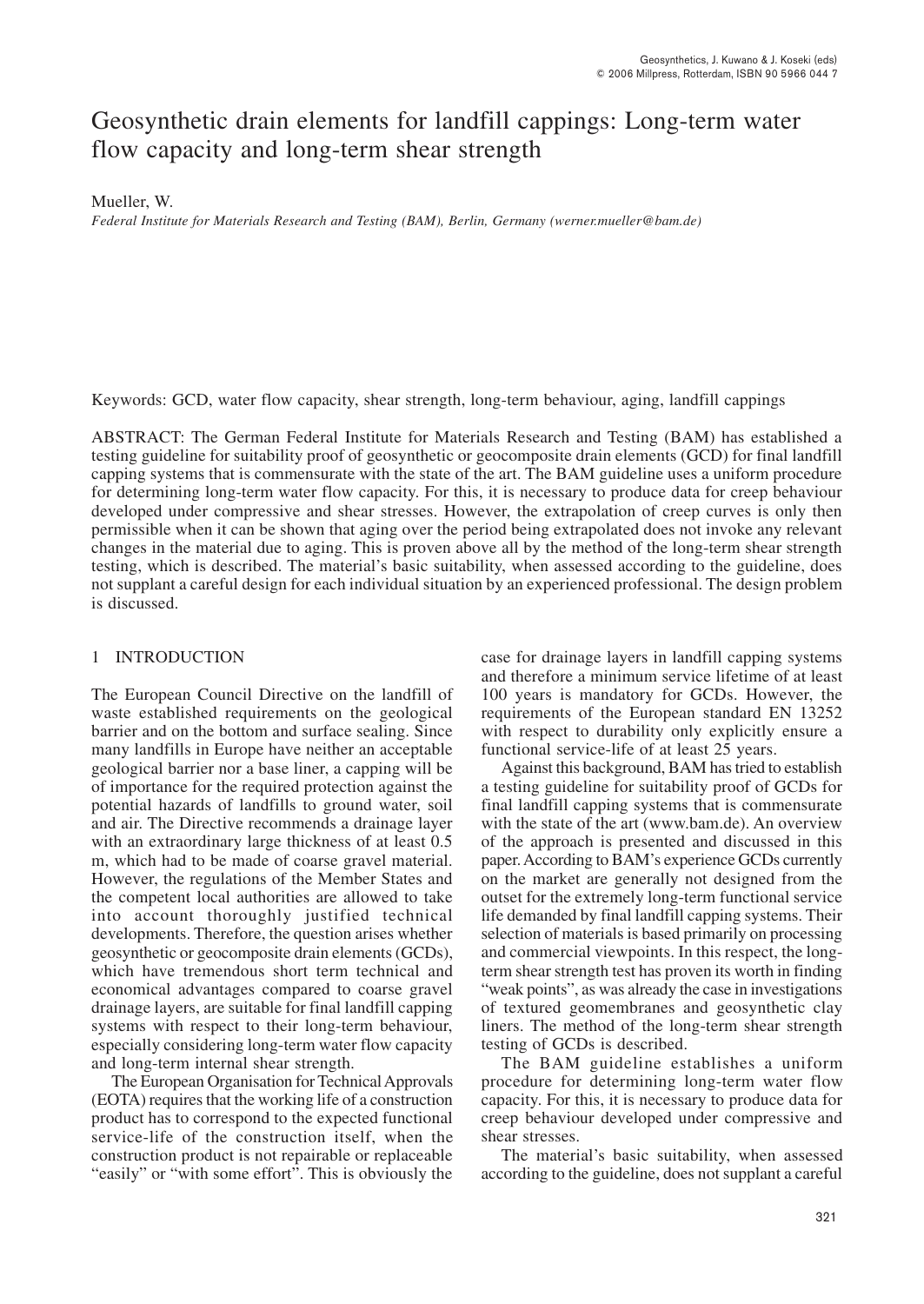design for each individual situation by an experienced professional. Such a design consideration must prove the geosynthetic drain elements adequacy for water flow capacity, filter effectiveness and slope stability under the prevailing conditions in the individual case. However, the design equations strongly differ from paper to paper. Beyond this, it is not exactly specified just how design parameters are to be derived from the test results. In addition, these design problems are shortly discussed in the paper.

Other topics, like weather resistance of drain core, determination of filter parameters and filter performance, friction parameters and protection efficiency and Manufacture Quality Assurance (MQA) as well as Construction Quality Assurance (CQA) are dealt with in the guideline but cannot discussed here.

### 2 THE LONG-TERM IN-PLANE WATER FLOW CAPACITY

Drain cores made of plastics exhibit a more-or-less distinctly pronounced visco-elastic deformation behavior; under continuous effective compressive stress, the thickness of the drain core is reduced. Where there is also a shear force, this process can be substantially accelerated. A reduction in water flow rate within the plane of the GCD is generally affiliated with such a reduction in thickness. The in-plane water flow capacity *q* is defined as volumetric flow rate of water per unit width of specimen at a defined hydraulic gradient and compressive stress. In order to assess the residual water flow capacity after a long time  $q_{IT}$ , the amount of this creep deformation must be determined and an estimate made of its quantitative effect.

This so-called "creep" is a natural characteristic of an intact polymer material. However, over long periods of time the materials properties and its creep behaviour can change dramatically by its own aging. The considerations purported below are therefore only permissible when it can also be shown that aging processes throughout the extrapolation period of creep curves (10<sup>6</sup> hours, i.e. 114 years) do not have a repercussion on the materials properties (Mueller et al. 2003). The approach to elucidate long-term shear strength will therefore be discussed in the next section of this paper.

An estimate of long-term water flow capacity starts with the determination of creep curves for mechanical stresses, as they are typical for landfill capping systems. This is done by recording the thickness of the GCD under a prescribed compressive/shear stress over a period of time not less than  $10^4$  hours. The resulting curves are then extrapolated to estimate probable final thickness after  $10^6$  hours (= 114 years) at various given stress levels (Fig. 1, top left). The next step is



Figure 1. Illustration of the selected procedure for assessing the long-term water flow capacity under differing bedding conditions. One observes: the extrapolation of the creep curve is only then permissible when it can be shown that aging over the period being extrapolated does not invoke any relevant changes in the material due to aging.

to determine in-plane volumetric water flow rate per unit of width as a function of thickness. The thickness dependency can then be used to specify the water flow capacity  $q_{LT}$  that would still be present at a given extrapolated final thickness. Different amounts of compressive stress will be applied in the apparatus to produce the required thickness reduction. Therefore certain values of compressive stress might be attributed to the final thickness, too.

The composition of the layer beneath the GCD as well as the cover layer above it, i.e. the type of bedding, can have a significant influence on water flow capacity. Laboratory testing (EN 12958) therefore examines three different types of bedding. For hard/hard bedding the drain element is clamped between two stiff plates, e.g. steel plates or reinforced acrylic plastic plates; for soft/soft bedding two foam rubber plates are used instead. Finally, for hard/soft bedding, a stiff plate is placed on one side and a foam rubber plate on the opposing side. A well defined thickness, and thereby a creep curve as well as the thickness dependency of water flow capacity, can only be measured when the drain element is clamped between two stiff, flat plates whose spacing defines thickness. The above-described procedure for determining *qLT* is therefore only applicable to hard/hard bedding.

However, to estimate long-term water flow capacity for bedding conditions hard/soft or soft/soft, one can use the dependency of water flow capacity on pressure stress. This approach begins with the compressive stresses that would be necessary to produce a final thickness for the hard/hard bedding condition (Fig. 1, bottom). The long-term water flow capacity for hard/soft and soft/soft bedding conditions is then that which is actually measured at this compressive stress when placed in the respective bedding conditions (Fig. 1, top right). A similar discussion for determining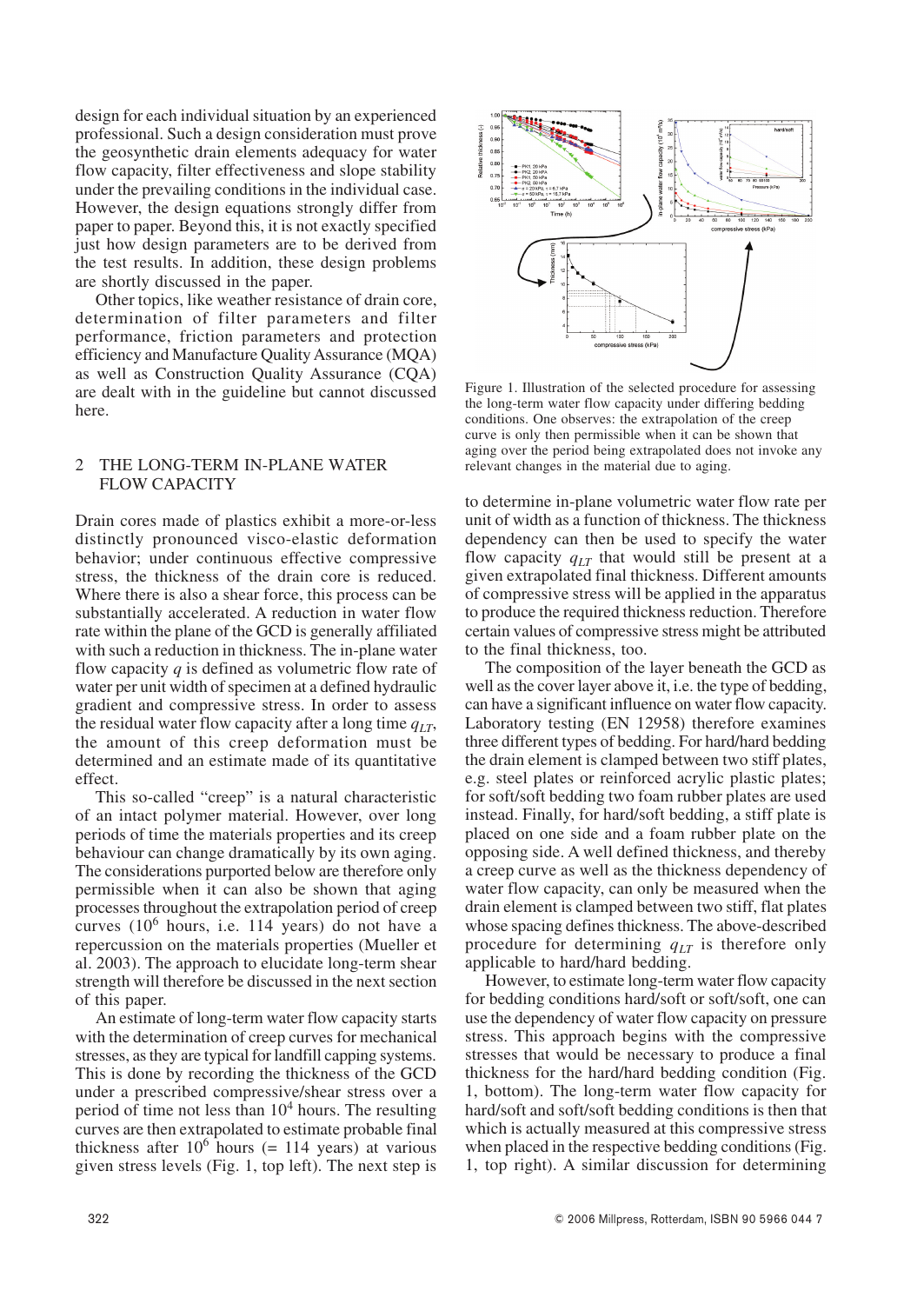long-term water flow capacity and results from examining the procedure can be found in (Jarousseau and Gallo 2004).

# 3 THE LONG-TERM SHEAR TEST

Long-term shear tests were performed to clarify if aging processes impair internal shear strength, i.e. whether the results of short-term experiments (an experiment at room temperature extending over a period of one year is still definitely a short-term experiment) are actually applicable.

Long-term shear strength of geosynthetics are tested by so-called "long-term shear tests", in which the product is subjected over an extended period of time to compressive and shear stress under elevated temperature in a liquid or gaseous test media (Fig. 2). The time until failure occurs, the so-called timeto-failure, is determined in conjunction with testing conditions. By varying test conditions, one obtains a functional relationship between time-to-failure and these conditions. These can then be extrapolated to obtain a functional service lifetime for application conditions. The determination of permissible longterm hoop stress for pressured plastic pipes is probably the most technically mature example for the application of such service life testing in the field of plastics. By analogy to such pipe service-life testing, shear test stands were conceived by BAM with the objective of investigating the long-term behaviour of geosynthetics subjected to shear stress (Müller et al. 2004; Seeger et al. 2000).



Figure 2. Schematic drawing of a test stand for determining long-term shear strength.

The tests of the GCD were carried out as follows: A rectangular segment of the drain element with a welding point in its centre (about  $12 \text{ cm} \cdot 13 \text{ cm} =$ 156 cm<sup>2</sup>) was mounted between two steel wedges, each having an incline angle of 21.8° that corresponds to a slope gradient of 1:2.5. The fastening of the filter geotextile and the protective geotextile to respective wedges was accomplished by area entanglement in friction plates fixed-mounted to the face of both wedges. The friction plates were made of sheet metal with a crown rasp pattern.

a relatively large cover load of 50 kN/m<sup>2</sup> was exerted onto the area of the test specimen by way of force on the upper wedge from a lever mechanism. The cover load's component of force parallel to the slope is exerted between the upper and lower layers of the geosynthetic composite. The assembly is immersed in a water bath that can be heated to a test temperature of  $T = 80^{\circ}$ C. The vertical displacement of the upper wedge was automatically recorded over the entire duration of all tests via a high-precision displacement sensor (∆*s* ≤ 1/10 mm).

With respect to normal surface lining conditions,

For GCDs made of polyolefin materials, these longterm tests are monitored by measurements of oxidation-induction time (OIT). For rapid drops in OIT values, the influence of oxidising conditions must be clarified through air oven aging tests (Mueller et al. 2003).

#### 4 CALCULATION OF DRAINAGE LENGTHS

Whether or not the hydraulic performance of a GCD is sufficient for landfill construction can be evaluated by virtue of the drainage lengths still permitted by typical landfill site conditions. A simplified postulate is made for this assessment, specifically, that longterm water flow capacity  $q<sub>LT</sub>$  for a hydraulic gradient that corresponds directly to the embankment slope must be at least as great as the total seepage water inflow, i.e. the product of expected seepage water discharge  $q<sub>S</sub>$  and required drainage length *L*. For the actual design one modifies  $q_{LT}$  with reduction factors for product characteristics (partial factors of safety for material resistance) and  $q<sub>S</sub>$  with partial factors of safety for field stresses, expressing the stresses from construction site conditions. The general design equation for water flow capacity is:

$$
\frac{q_{LT}}{\gamma_{R,1} \cdot \gamma_{R,2} \cdot \gamma_{R,3} \dots} \ge (\gamma_{S,1} \cdot \gamma_{S,2} \cdot \gamma_{S,3} \dots) \cdot L \cdot q_S \tag{1}
$$

 $q_{LT}$  is the long-term water flow capacity, defined in Sect. 1. One should carefully differentiate between reduction factors for product characteristics γ*R*,*<sup>i</sup>* (partial factors of safety for material resistance) whose clarification is up to the manufacturer and material testing institutes, and the partial factors of safety for field stresses  $\gamma_{S,i}$ , that are dependent on construction site conditions which, above all, must be clarified by field tests and field research.

Unfortunately, there is still a great deal of confusion about this in the various guidelines and recommendations They differ in partial factors of safety for materials resistance and for field stress or in general factors of safety for which different values or value ranges are specified. This is due to the fact that it is not precisely defined what a given factor should actually describe, and the assignment of values